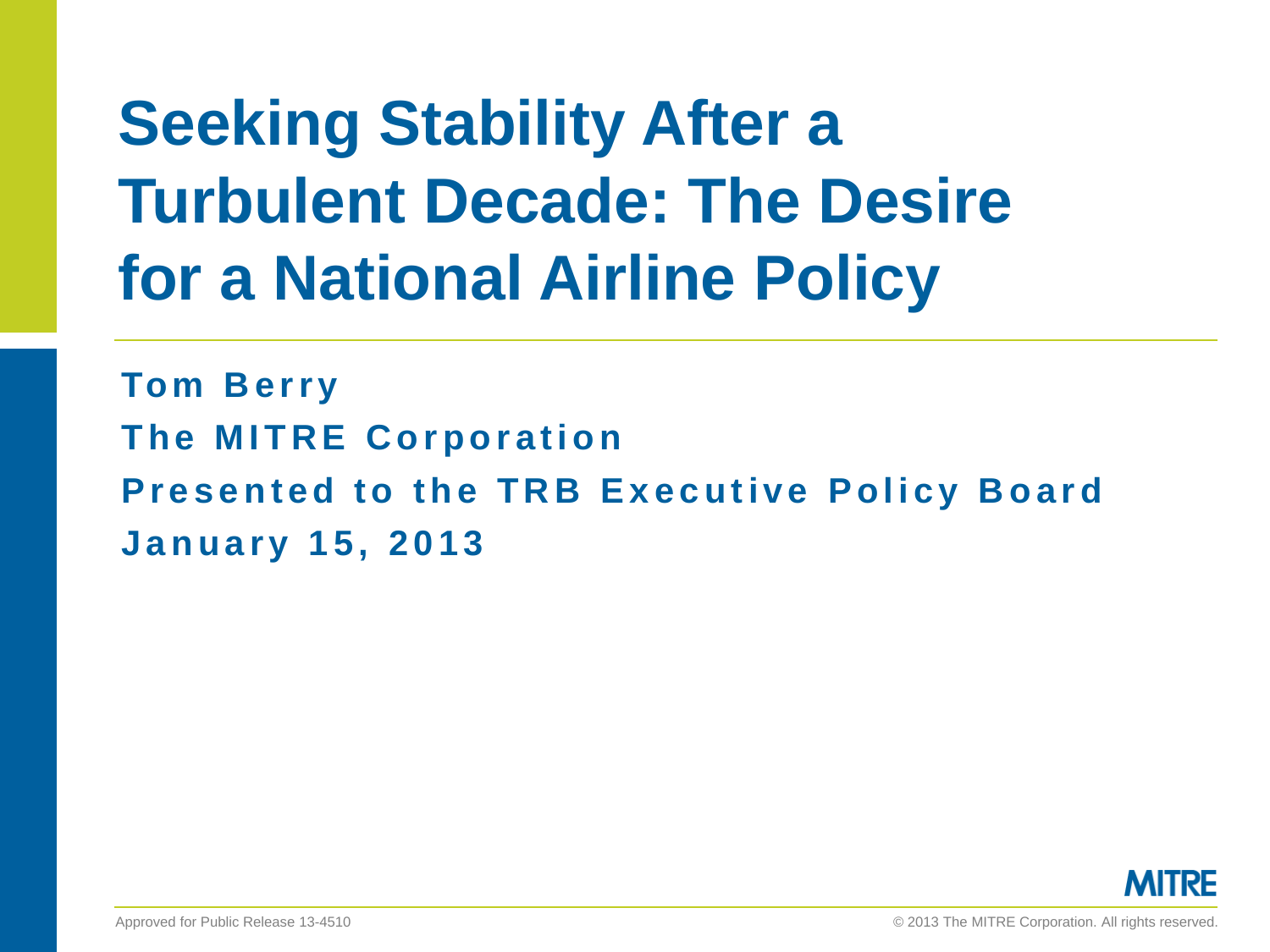## **Industry losses from 2001-2005 totaled almost \$58 billion**

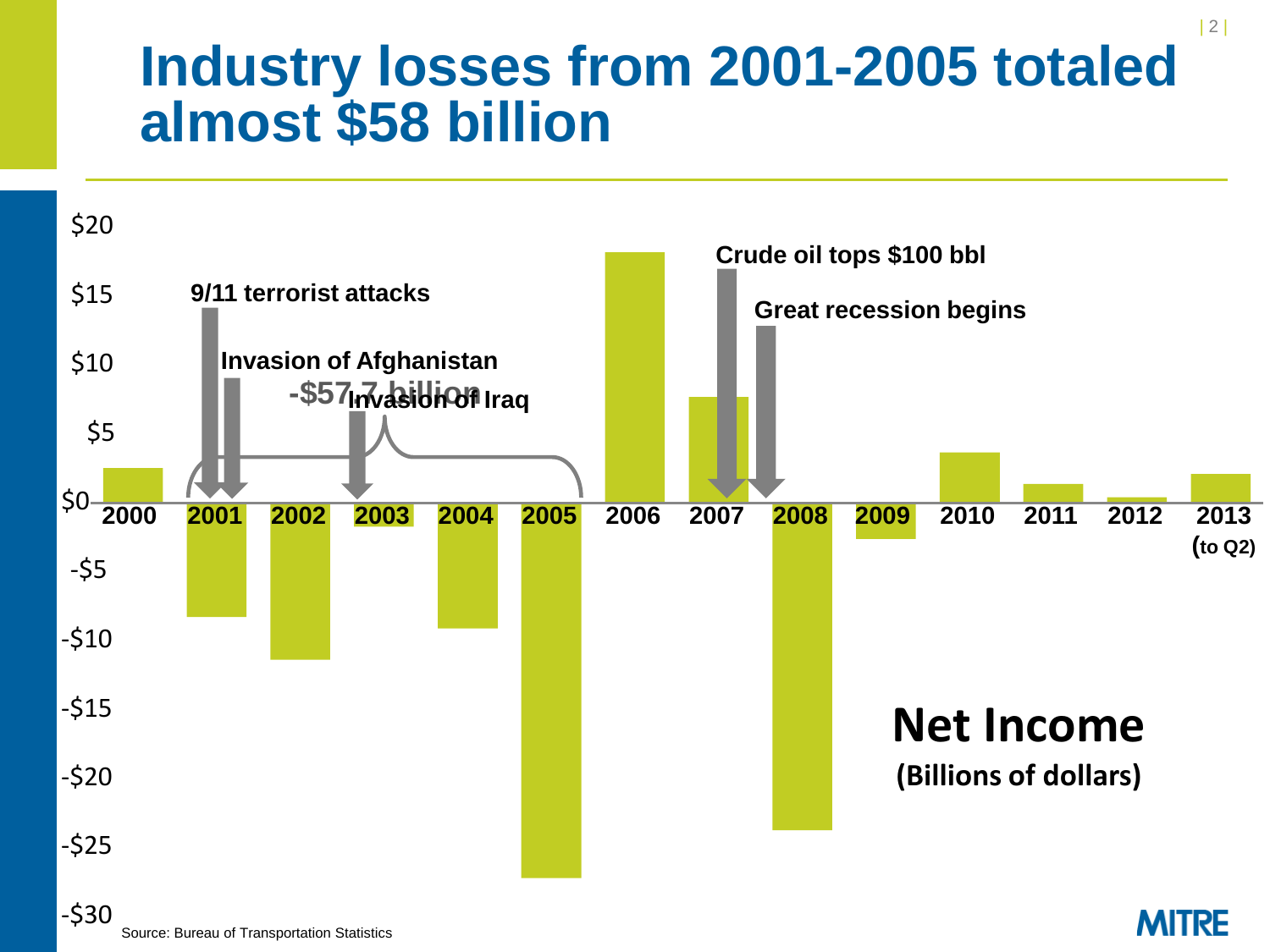## **Since 2000, every major airline except one has undergone merger, or bankruptcy…**



| 3 |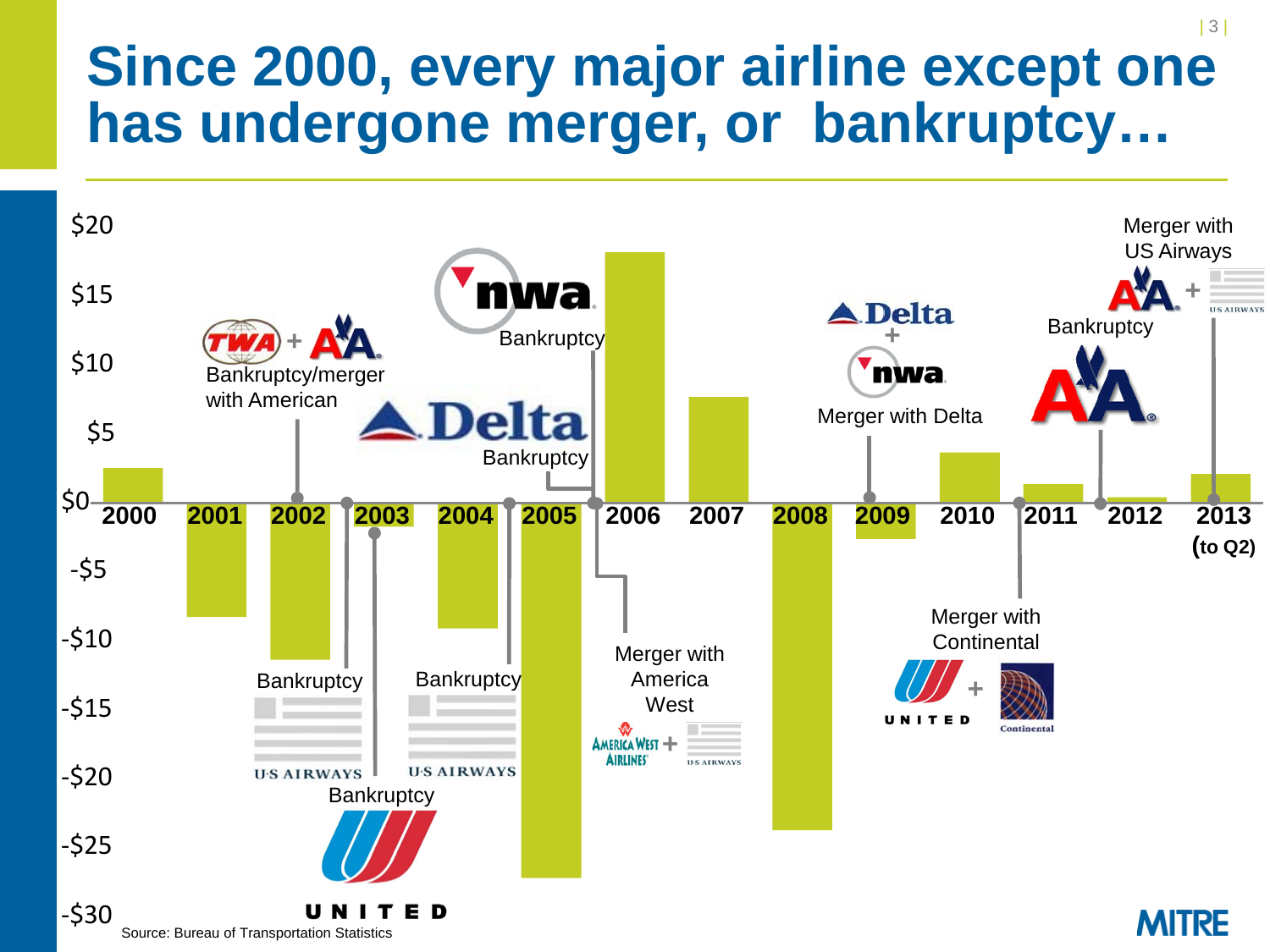# **…and a very different industry has emerged**





| 4 |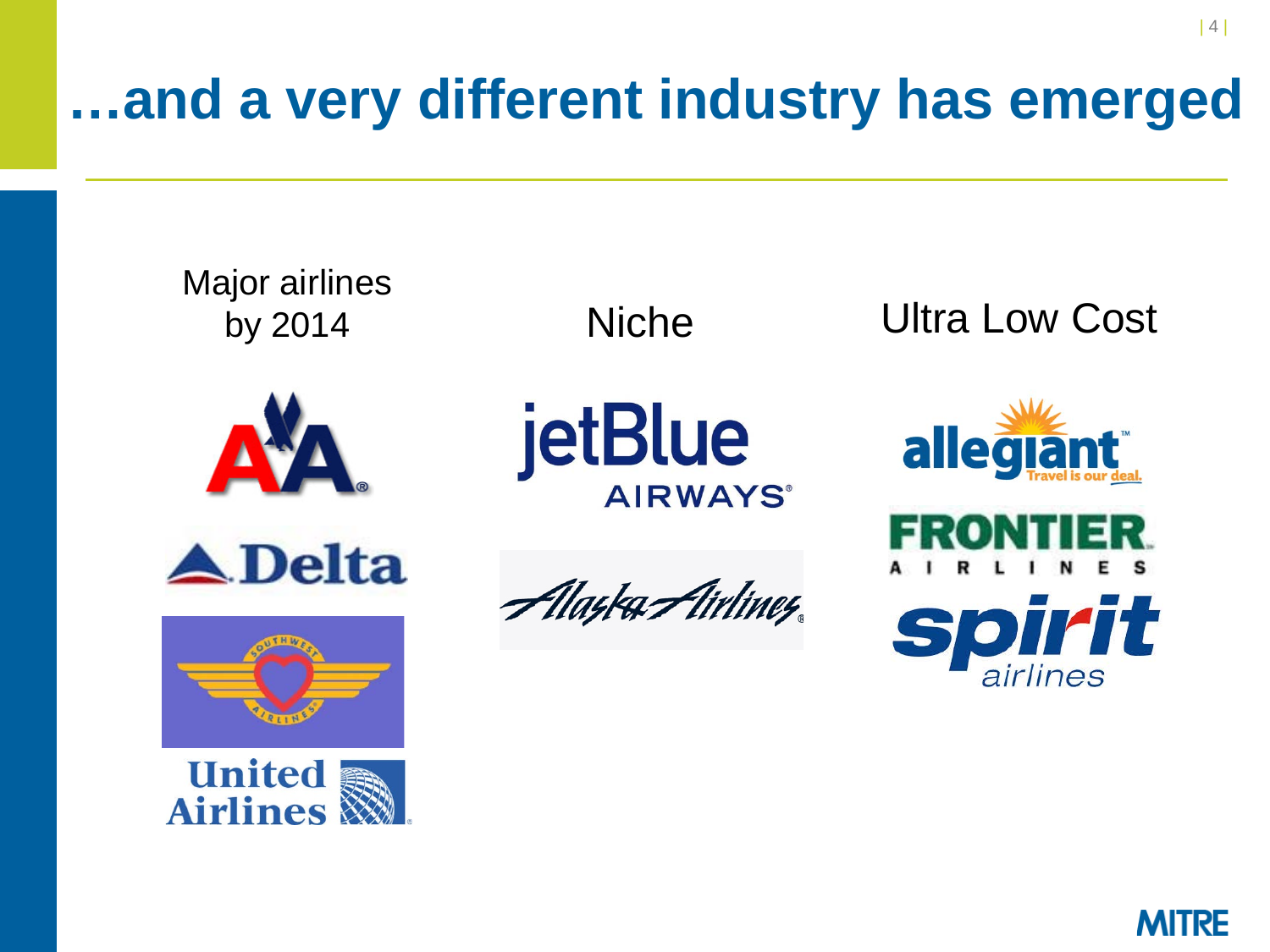## **One that adapted to an inability to raise real fare levels…**

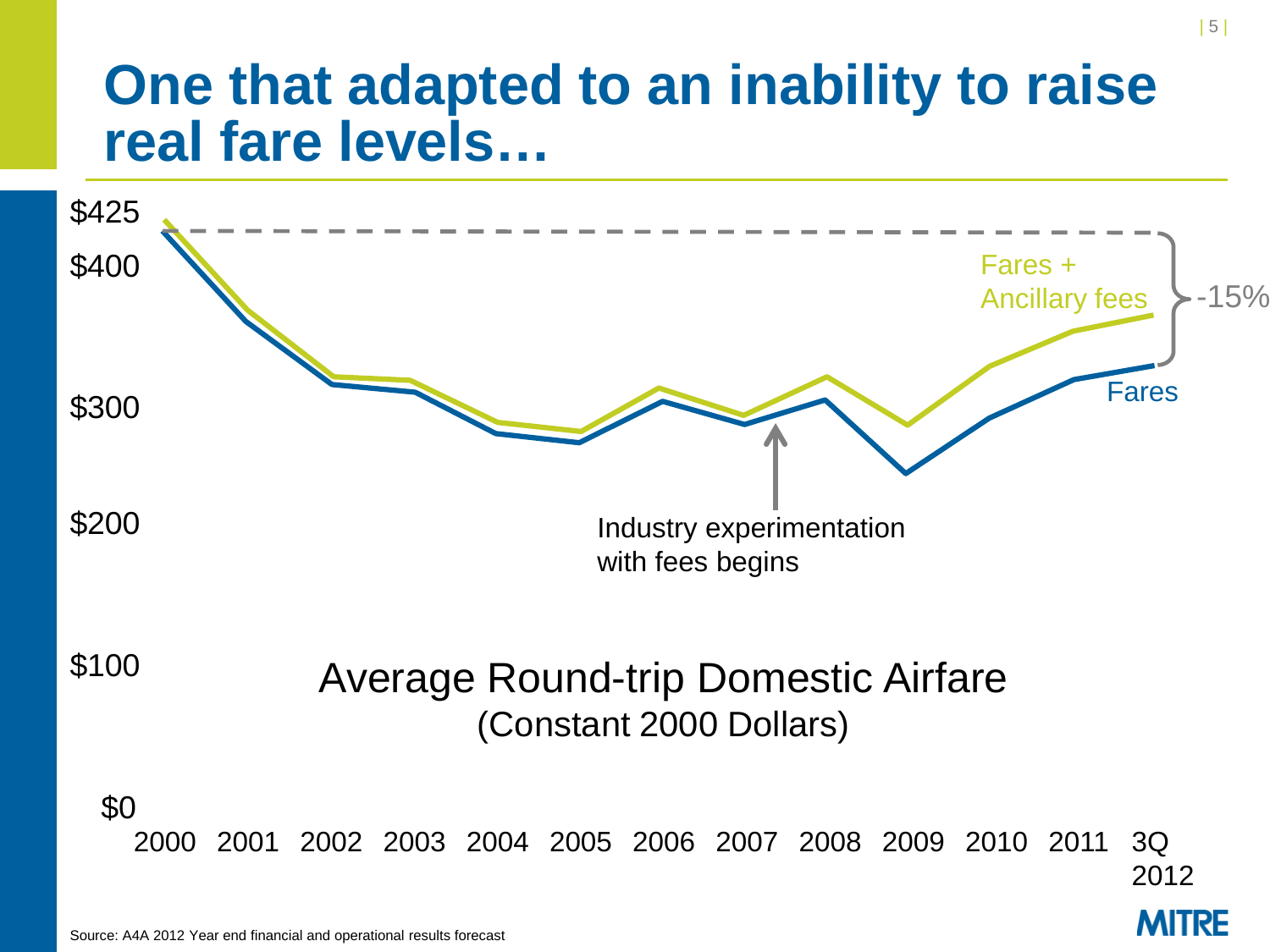# **…by unbundling its product…**



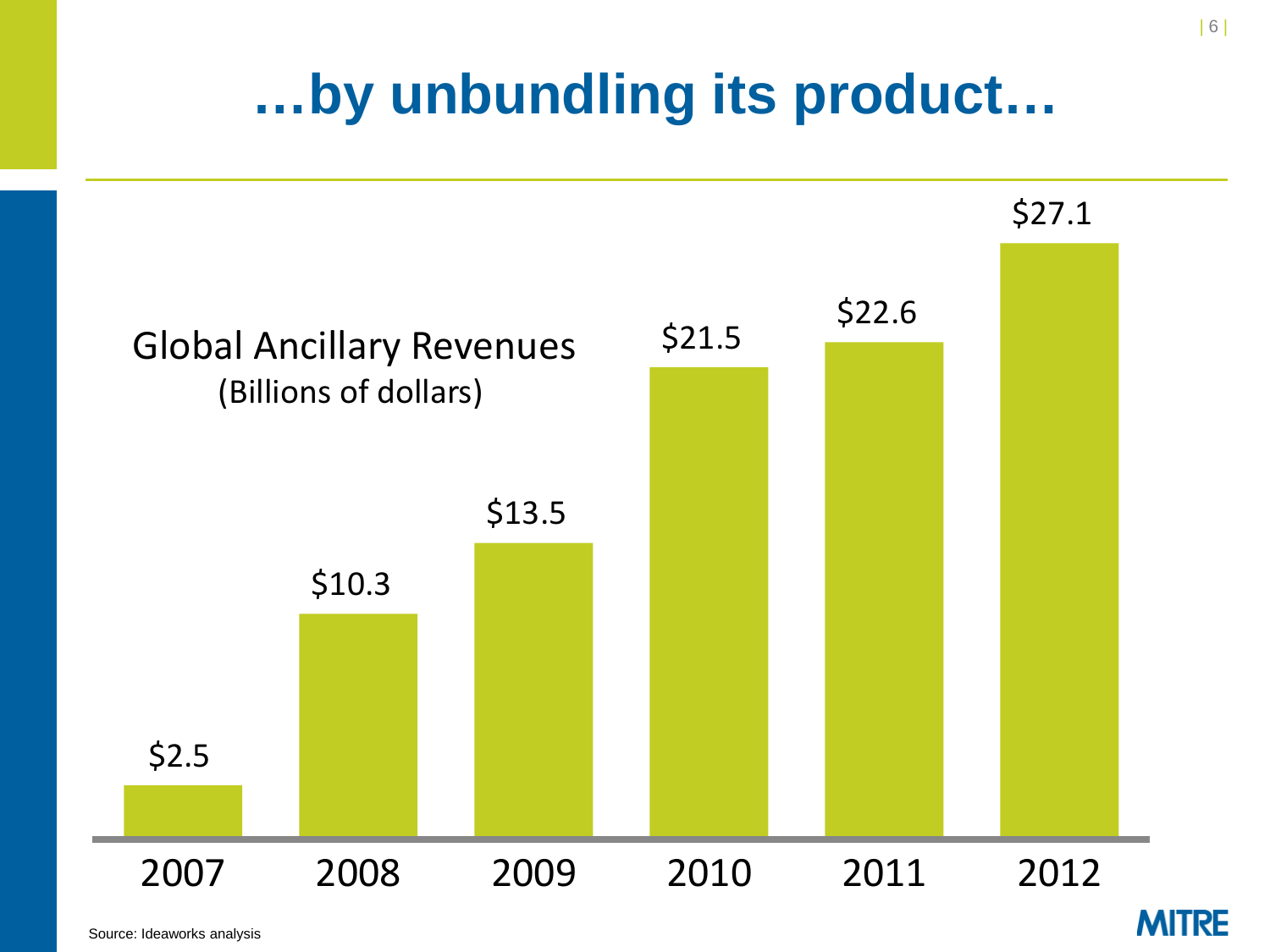# **…while exercising capacity control…**



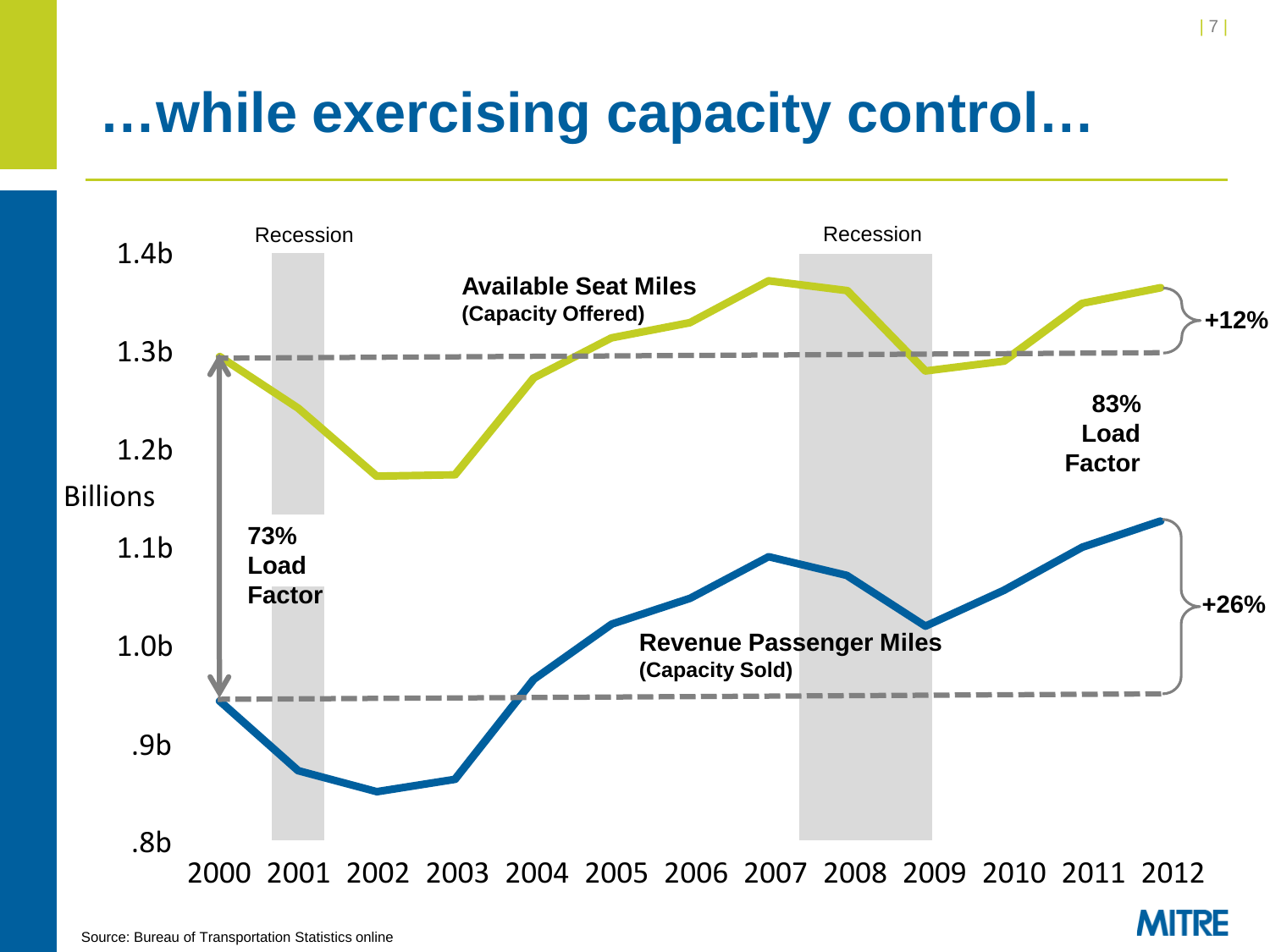# **…and improving labor productivity…**



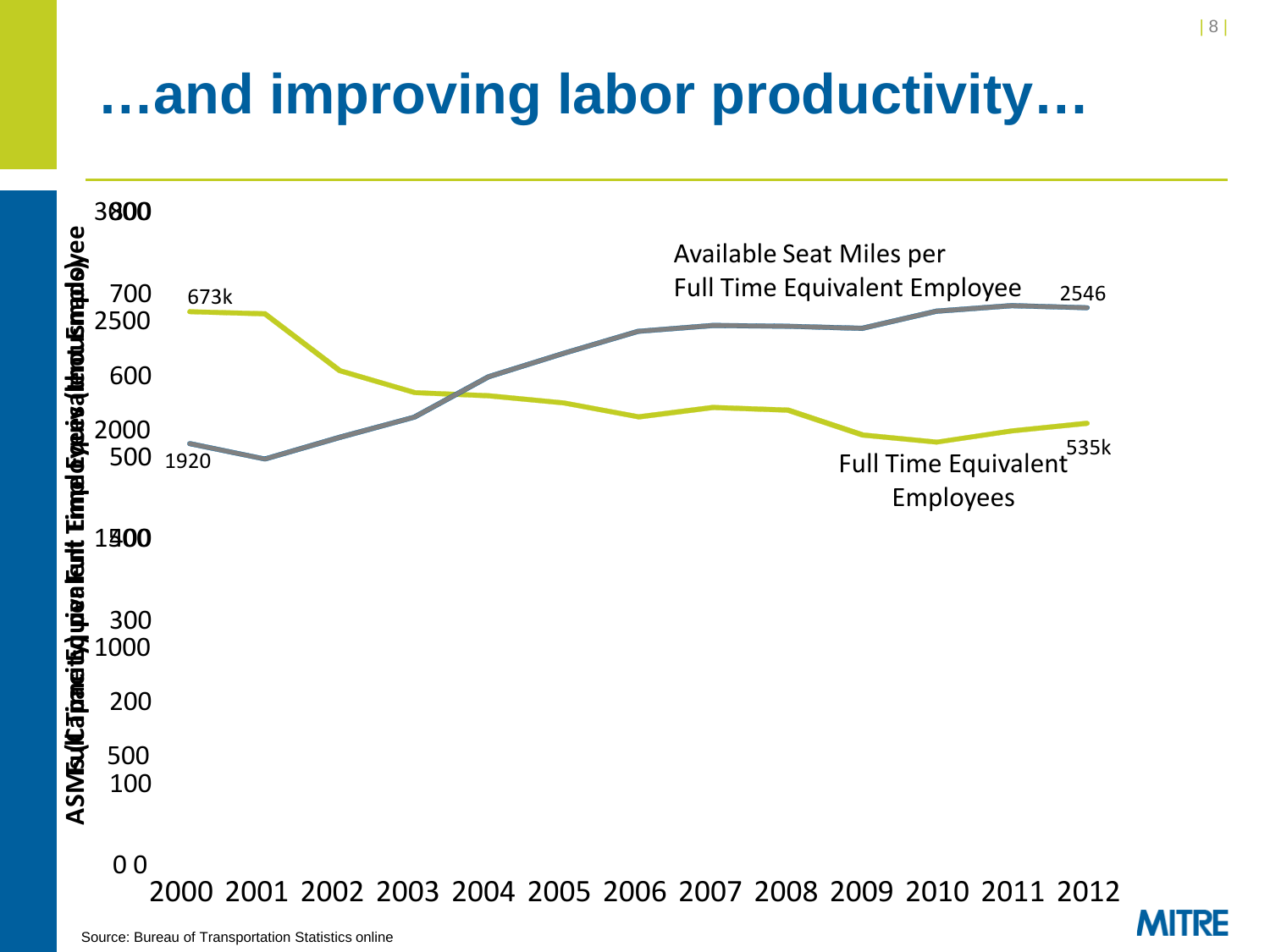### **…while dealing with massive jet fuel price increases…**



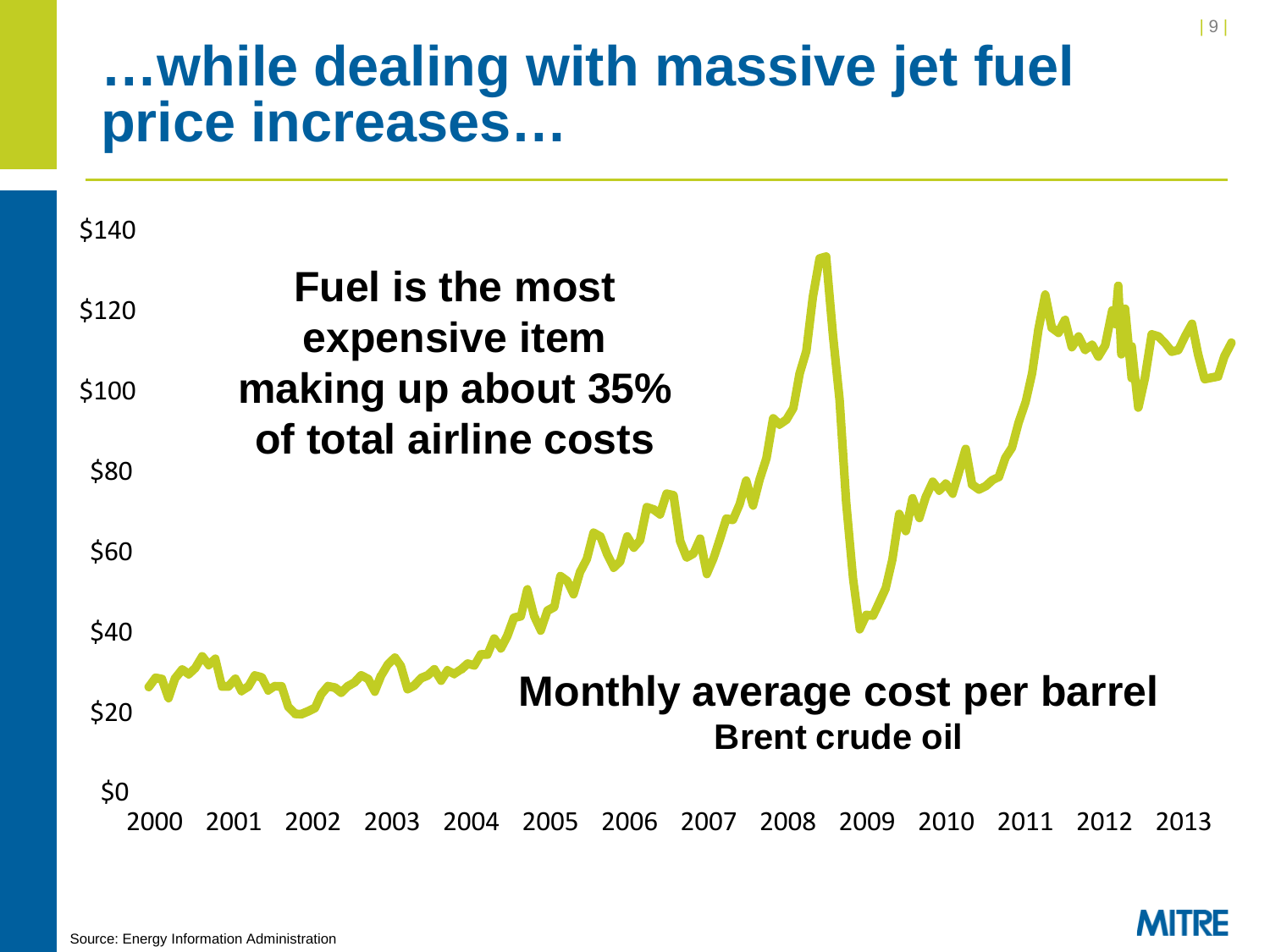## **…and is poised for its fifth straight year of profitability.**



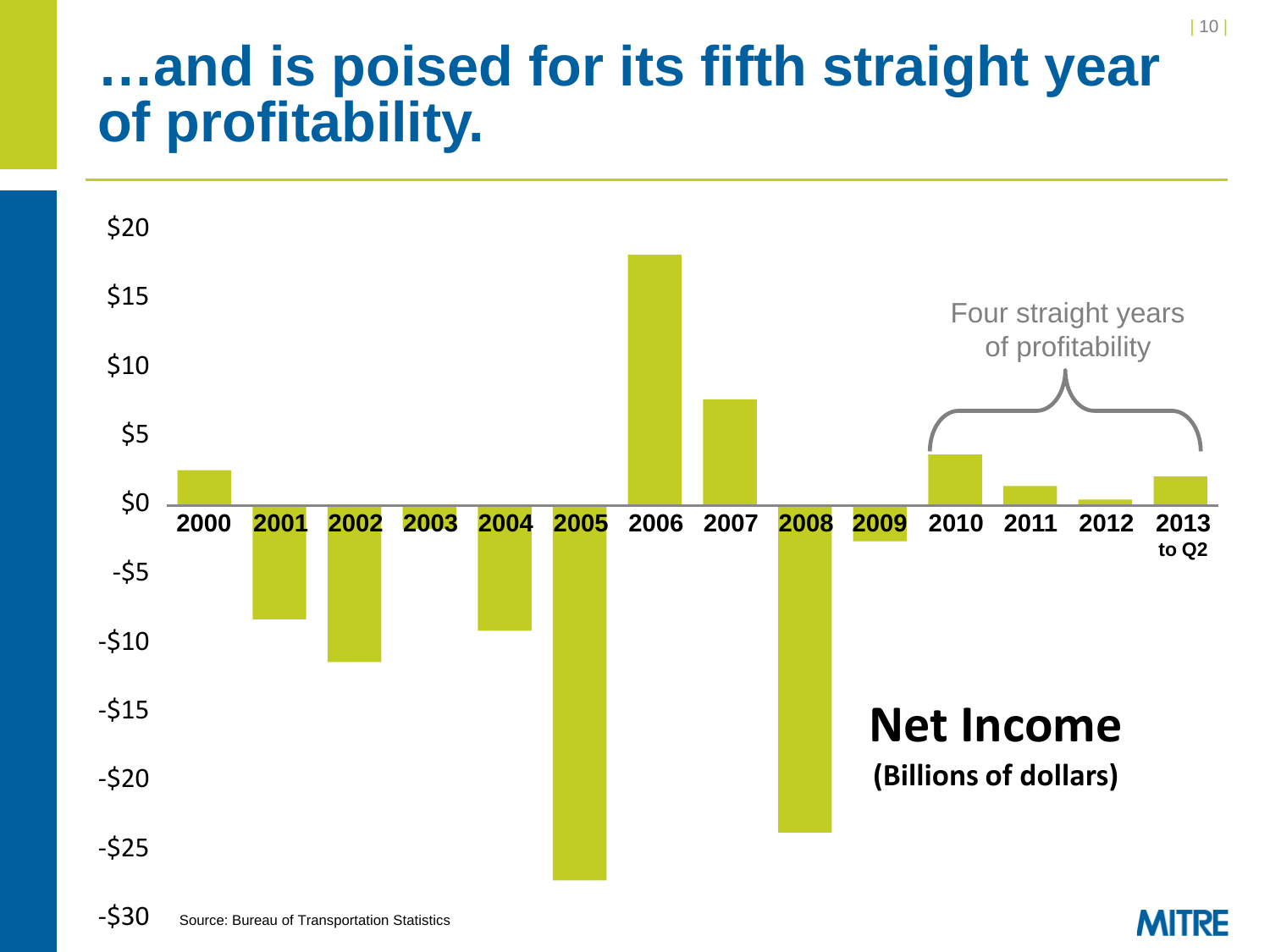## **And one that is asking for a National Airline Policy**



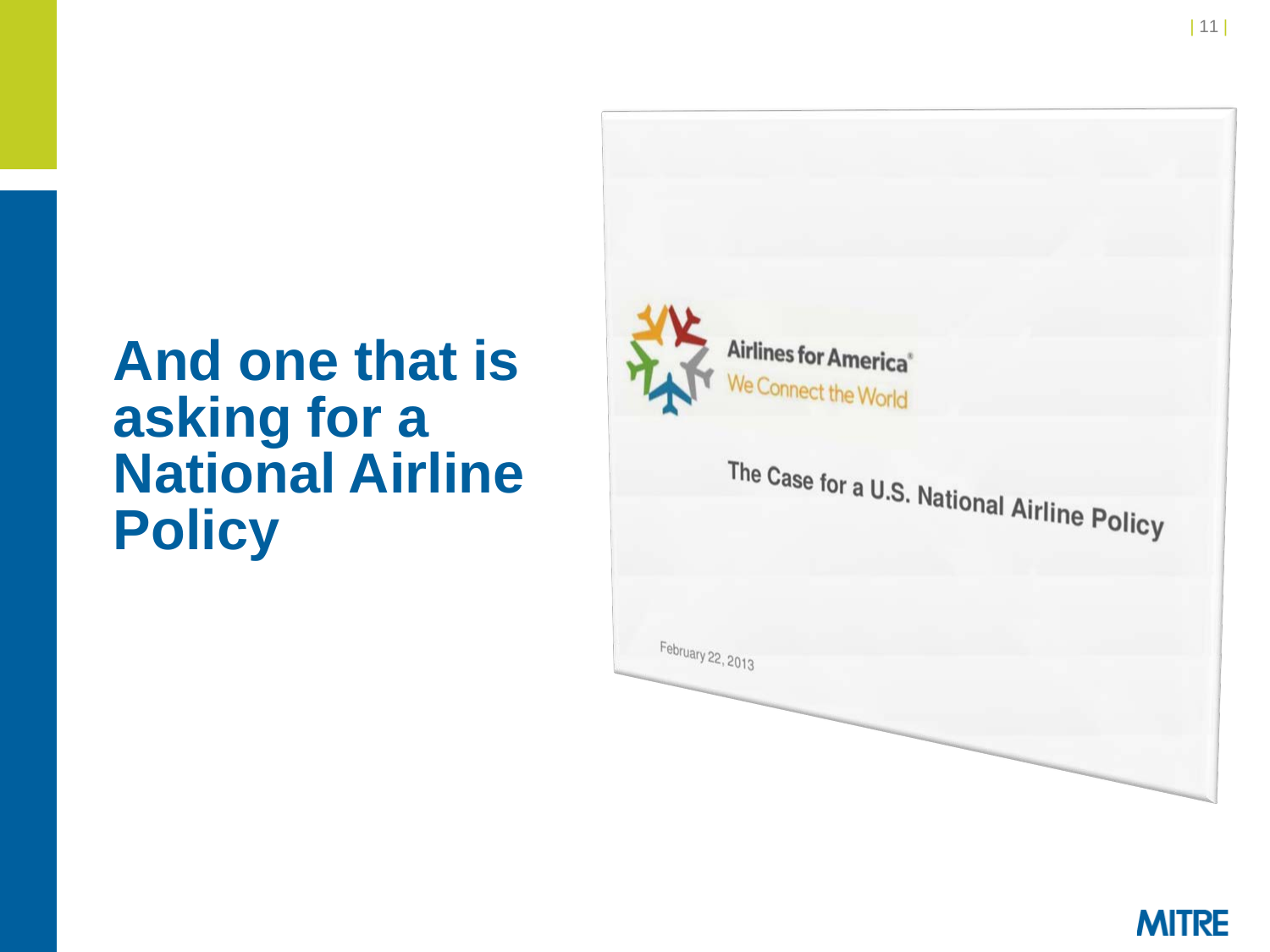

| 12 |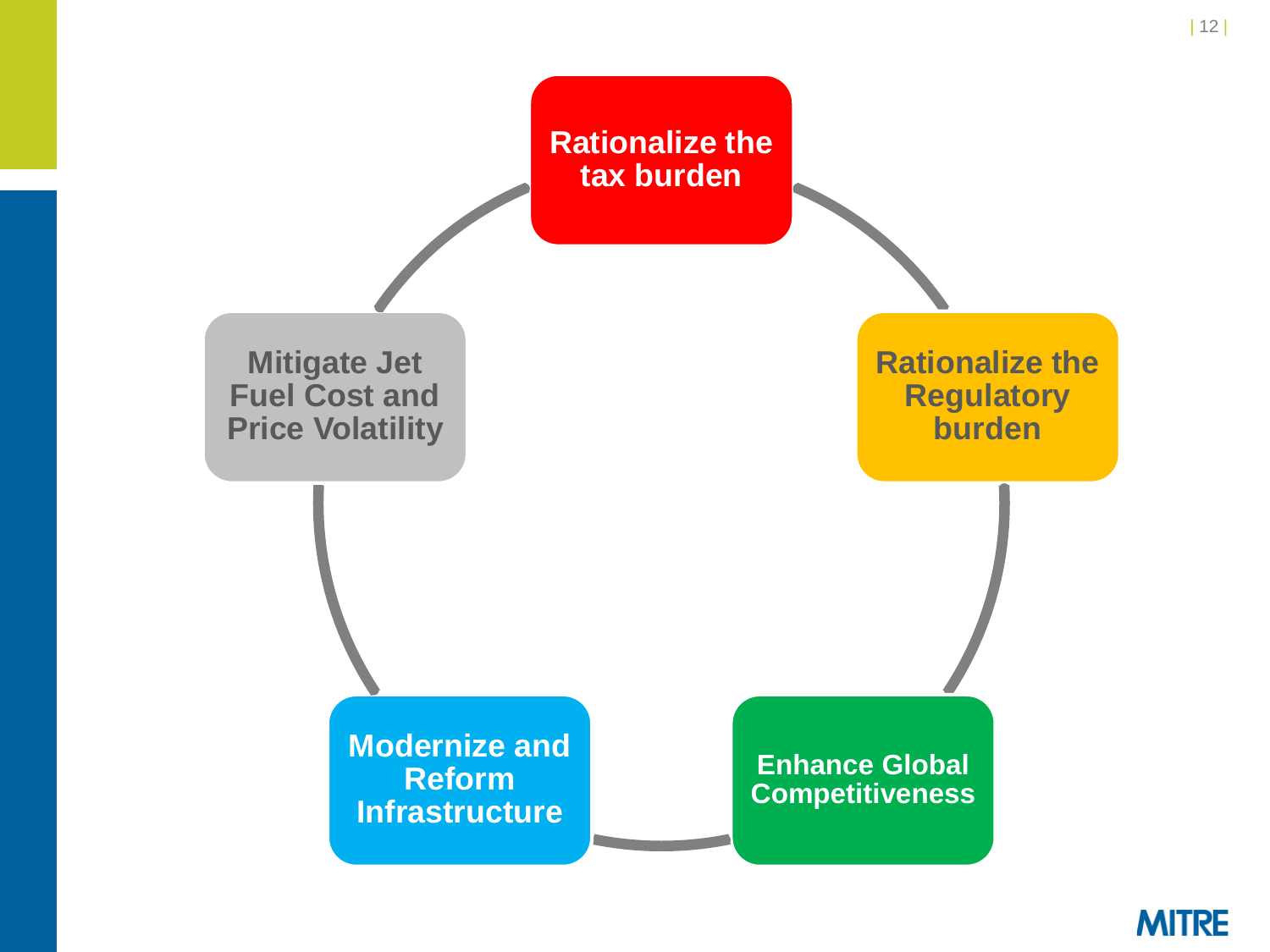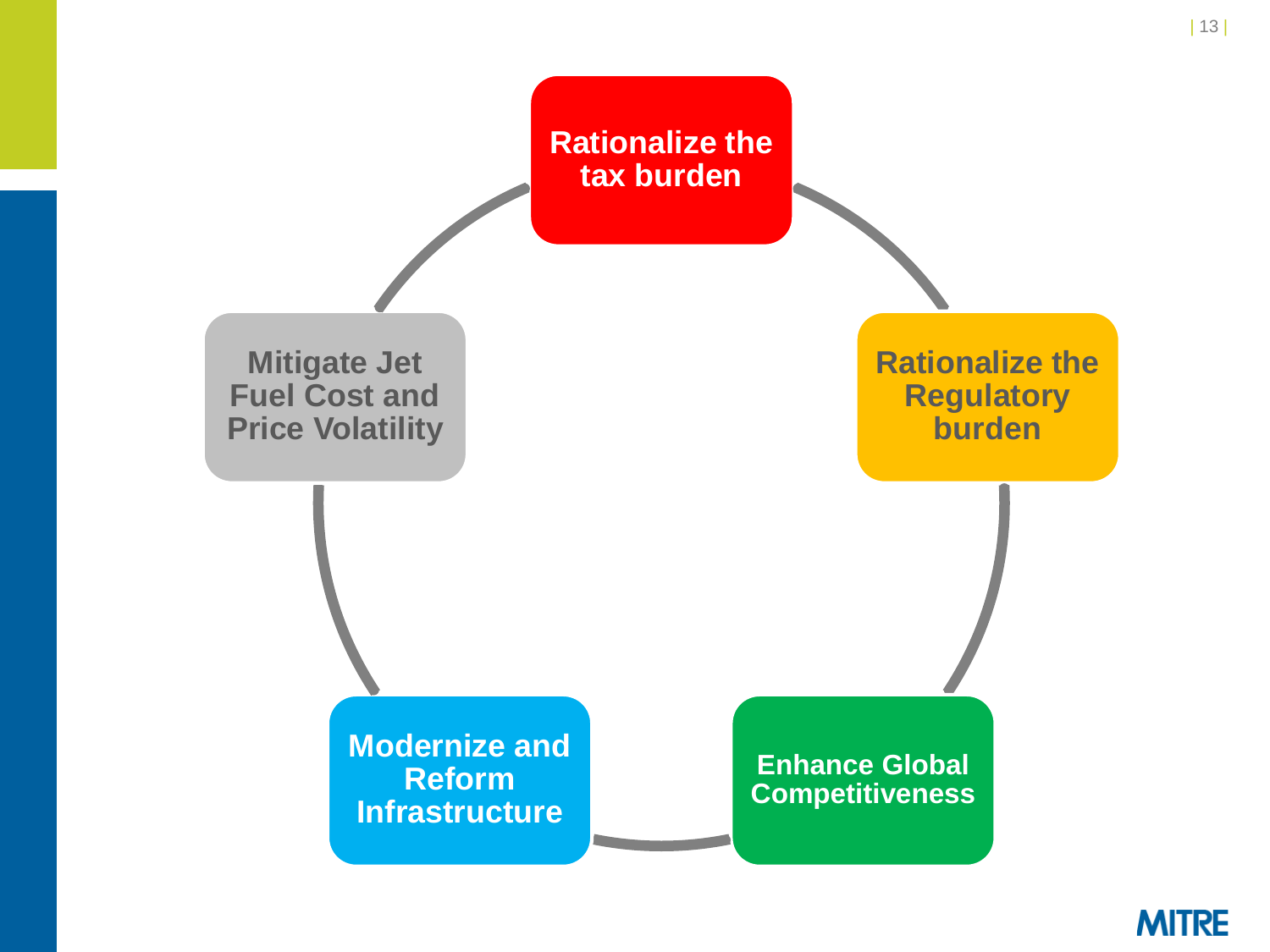#### **Issue:** Too many taxes, tax rate too high

- Repeal the commercial jet fuel tax
- Prevent an increase to Passenger Facility & Security Fees
- Prevent any new taxes or fees from being levied

#### **Policy Implications**

- Who should pay for ATC costs?
- How much should ATC services cost?
- If aviation pays, how should costs be distributed among users?

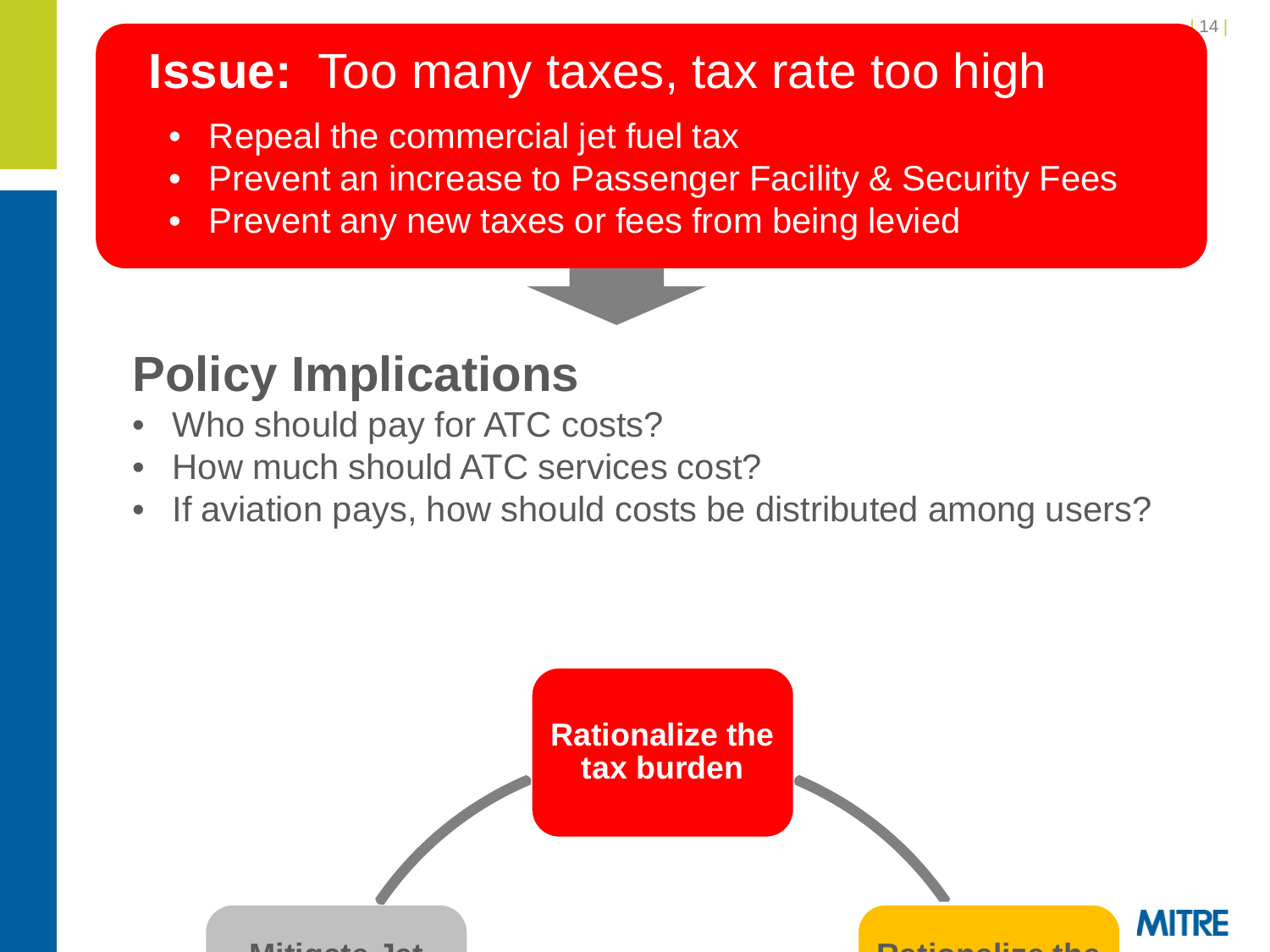

| 15 |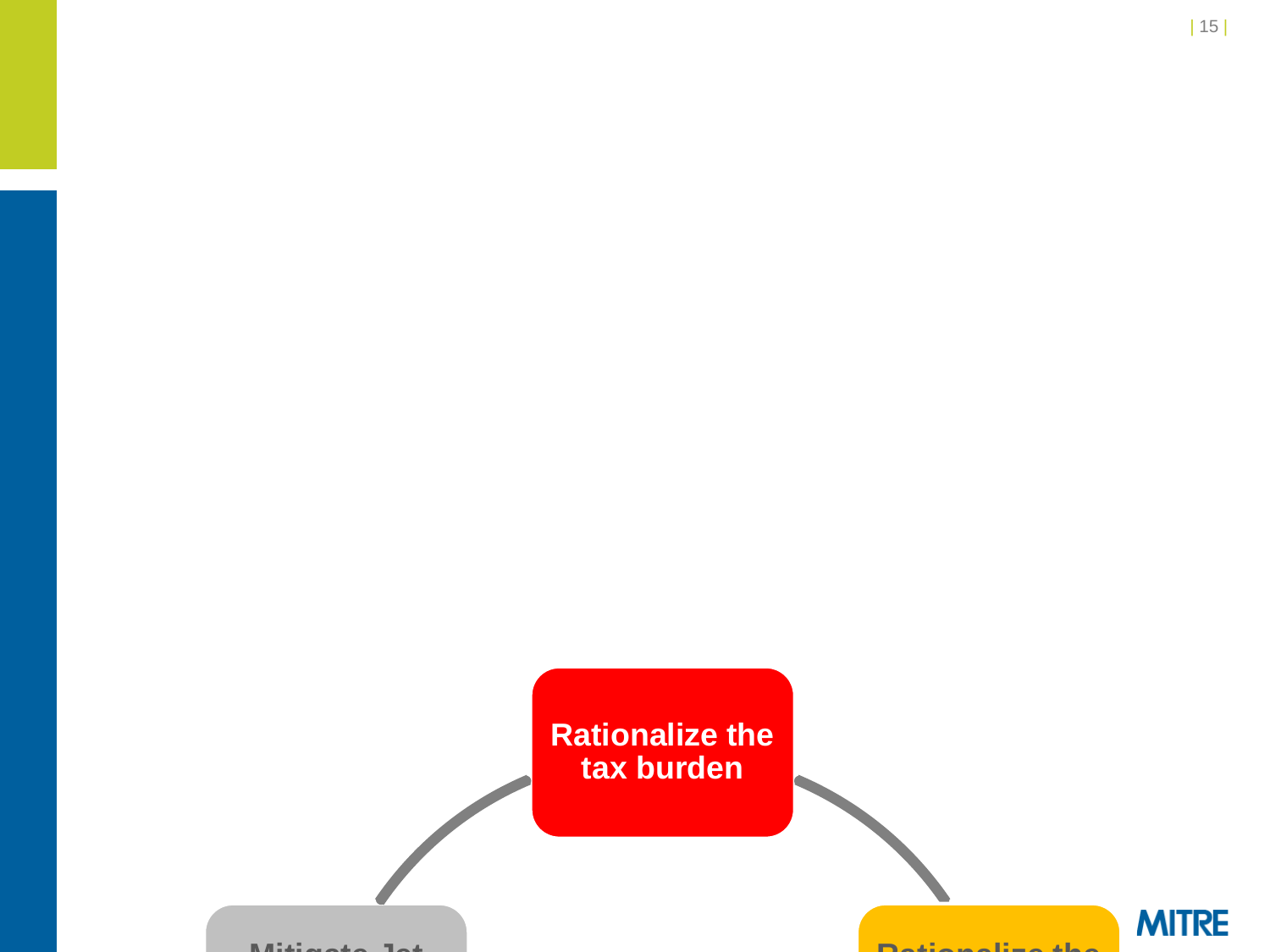#### **Issue:** Regulations impose unnecessary burden

- Ensure that rules are solely based on sound science and cost/benefit analysis
- Eliminate/modify regulations that drive excessive costs or inefficiencies

**Rationalize the Regulatory burden**

#### **Policy Implications**

- How to define sound science and excessive costs in a rule-making process?
- How to handle regulations that require some sort of judgment?
- Should all regulations be beneficial or costneutral to industry?



**ze the rden**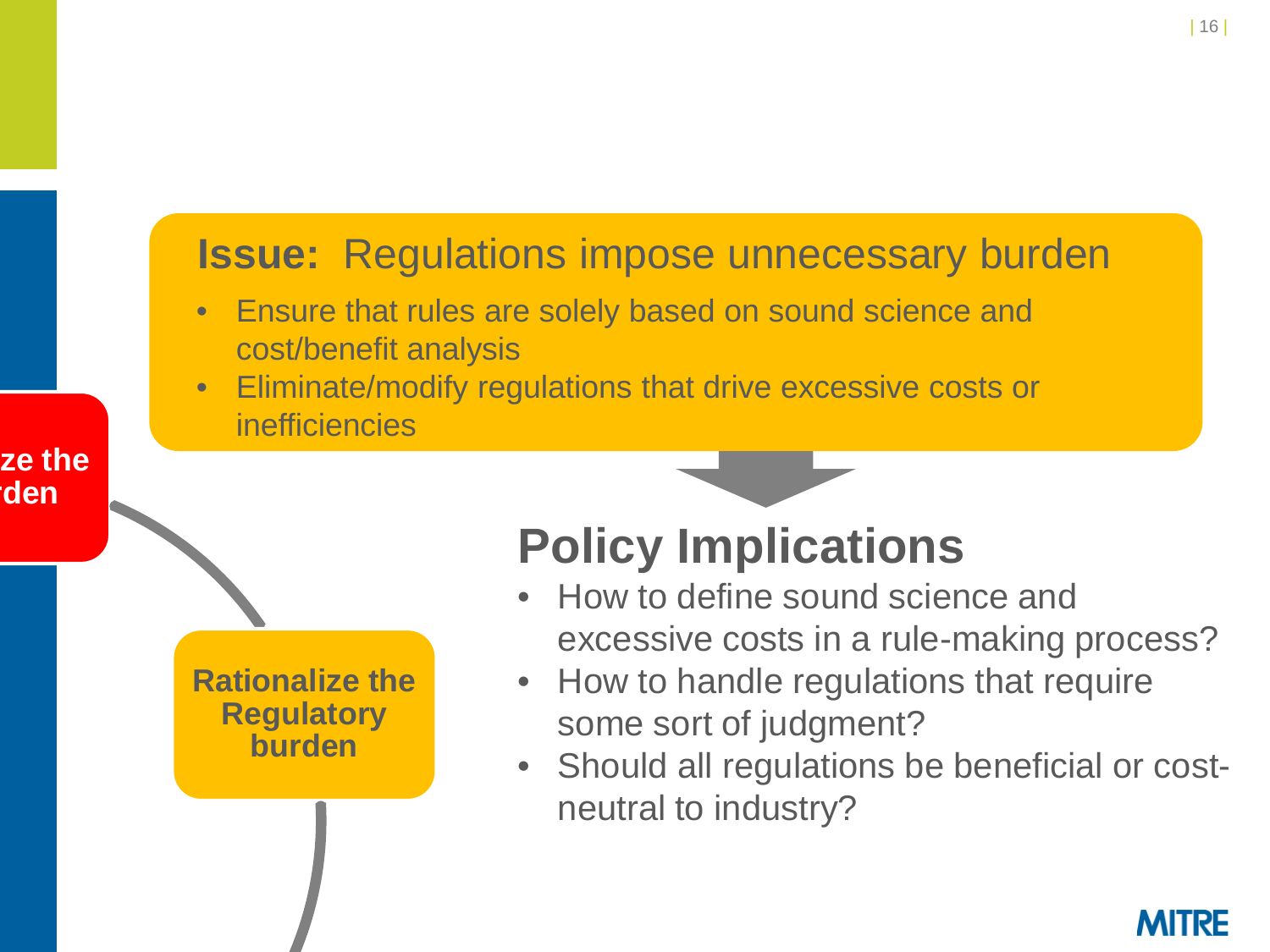

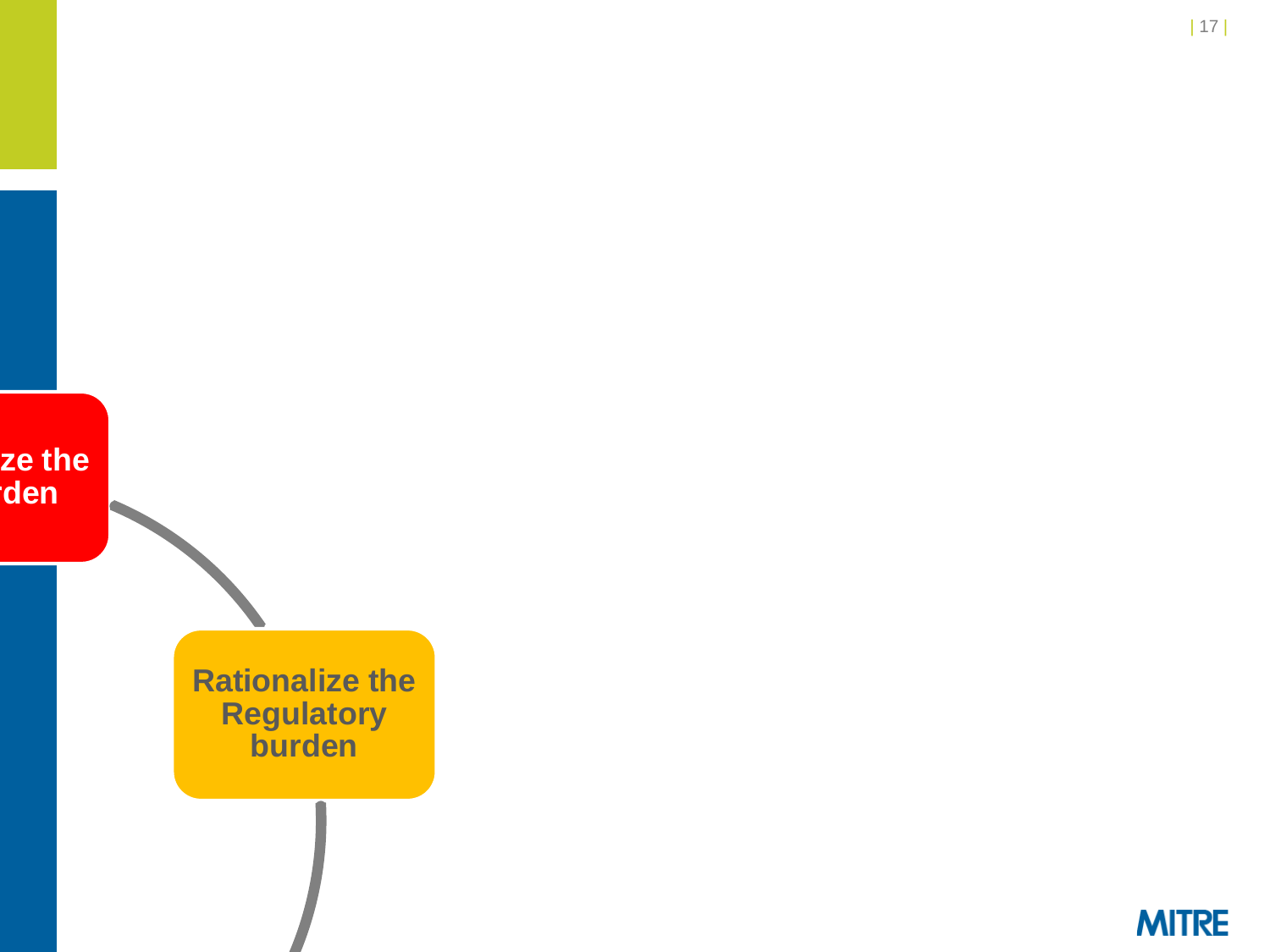#### **Enhance Global Competitiveness**

## **Issue: Foreign airlines are unfairly** advantaged, damaging U.S. global competitiveness

- Foster industry consolidation and expand global alliance immunity
- Stop EU cap and trade and start global sectoral approach to aircraft emissions
- Reduce wait times for Customs entry, reduce visa processing times, add processing locations

#### **Policy Implications**

- How do we balance domestic vs. international competition?
- Should we pursue incremental regional emissions agreements industry by industry or should we pursue comprehensive global agreements?
- Are visas too difficult to obtain? How long should it take to get one?
- How long should the wait be at Customs and how much of a deterrent is it to visitation of the U.S.?
- Should Customs and Border Patrol priorities be changed to emphasize wait times? Who should pay for that?

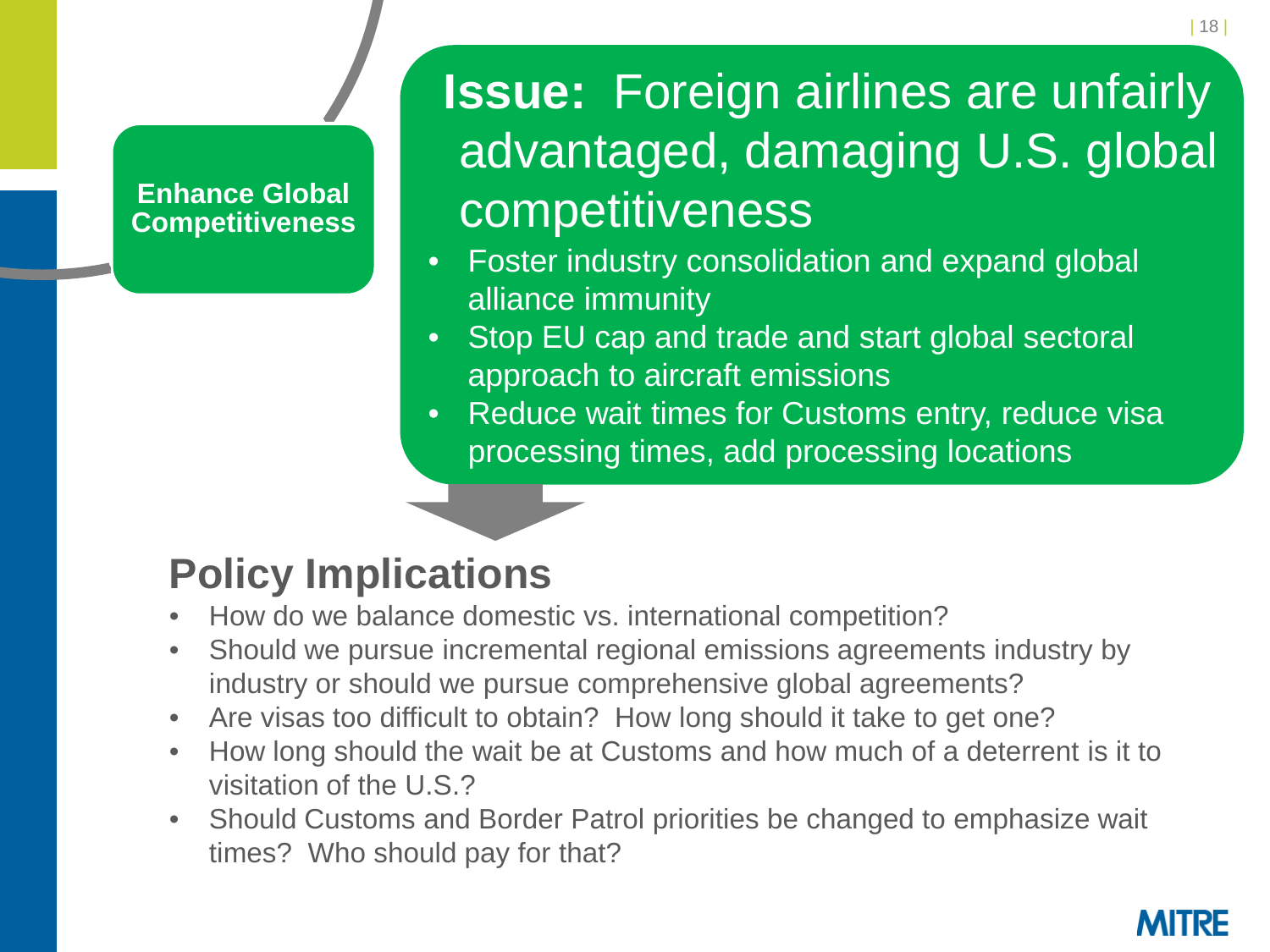#### **Enhance Global Competitiveness**

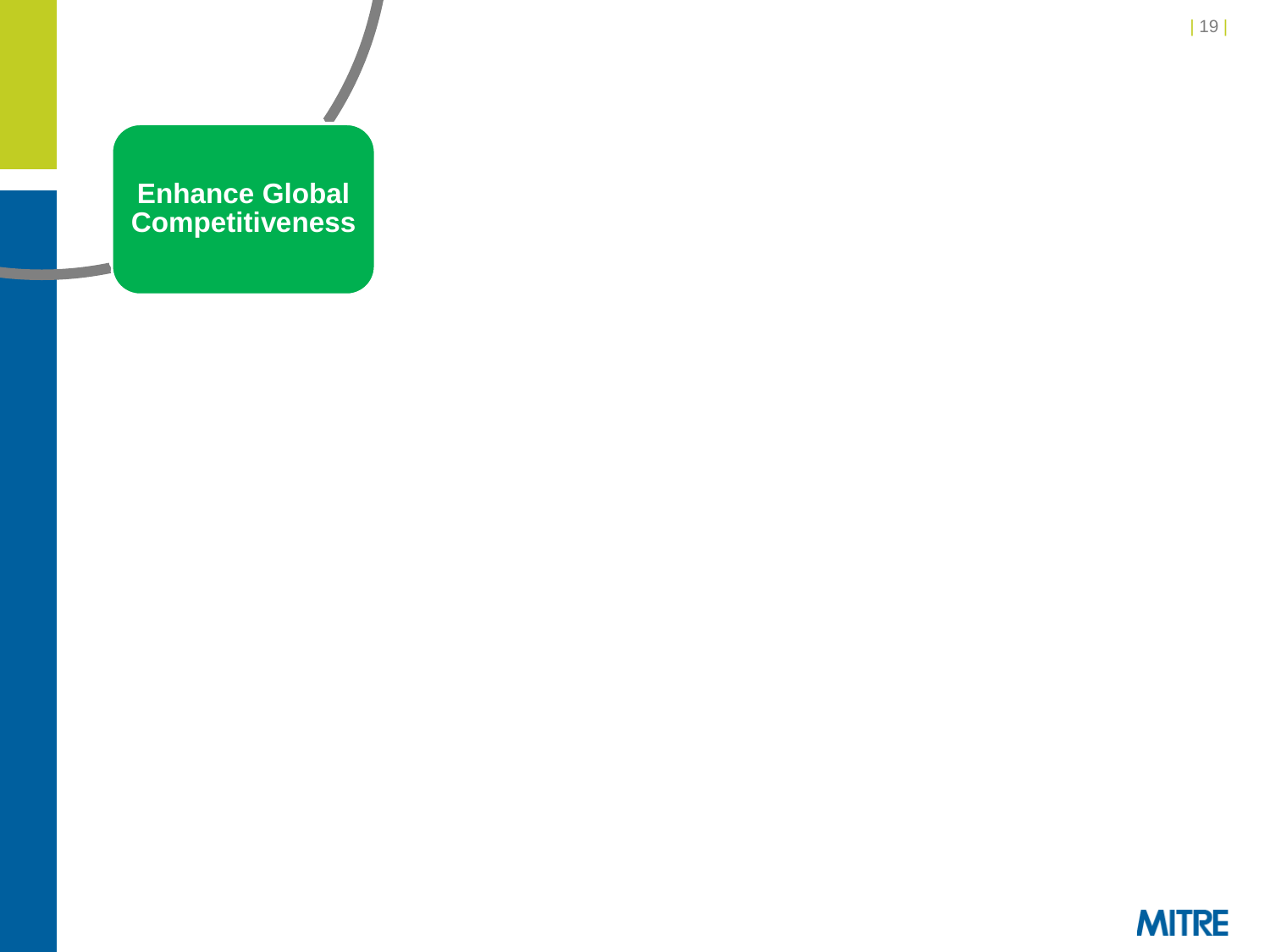#### **Issue: Modernize elements of ATC infrastructure that benefit industry**

- Accelerate the implementation of airline costbeneficial elements (time, fuel savings)
- Accelerate (airline) economically viable efforts to reduce aviation emissions
- Prevent equipment mandates unless government can make a business case for investment

**Modernize and Reform Infrastructure**

#### **Policy Implications**

• Should cost benefit analysis be performed on the basis of social or airline industry welfare?

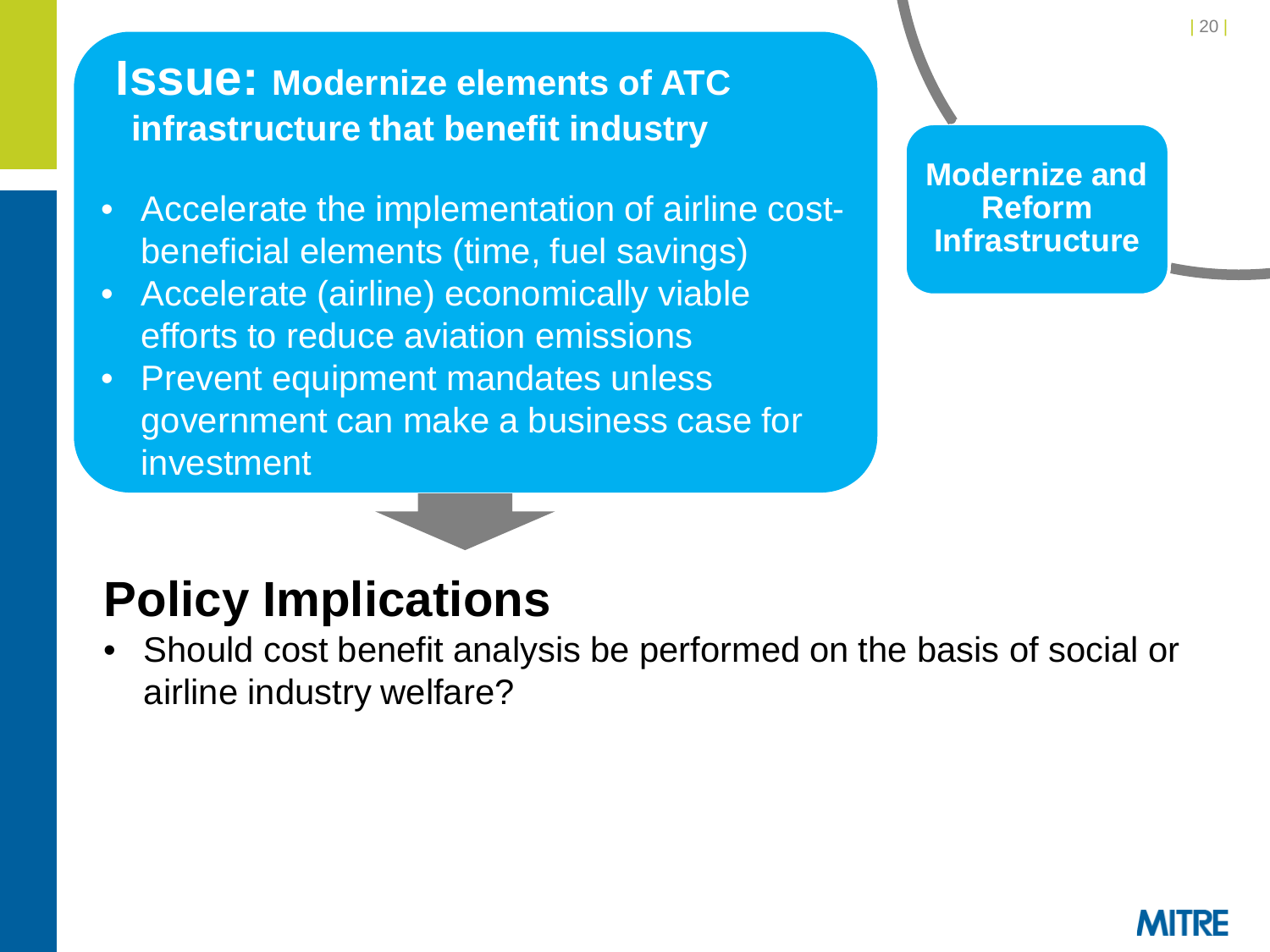**Modernize and Reform Infrastructure**

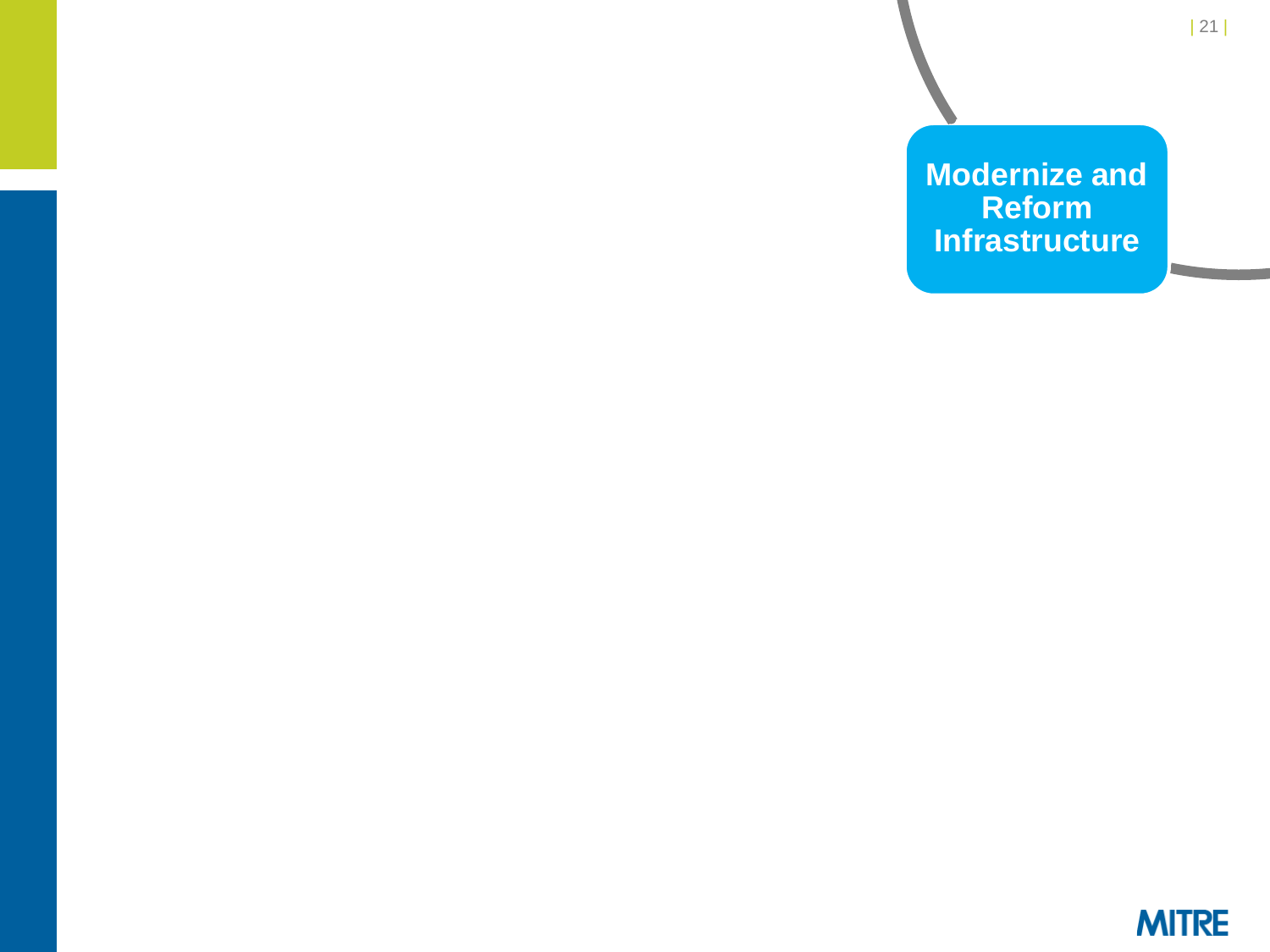#### **Issue: Stabilize oil prices and prevent volatility**

- Curb excessive speculation and manipulation in the oil marketplace
- Government investment in alternative fuels, infrastructure and advanced aircraft technologies

### **Policy Implications**

- Is there excessive speculation or price manipulation in the oil marketplace?
- Should the government invest taxpayer dollars in infrastructure for alternative fuels and advanced aircraft technology research?



#### **Rationaliz**  tax burd

MURE